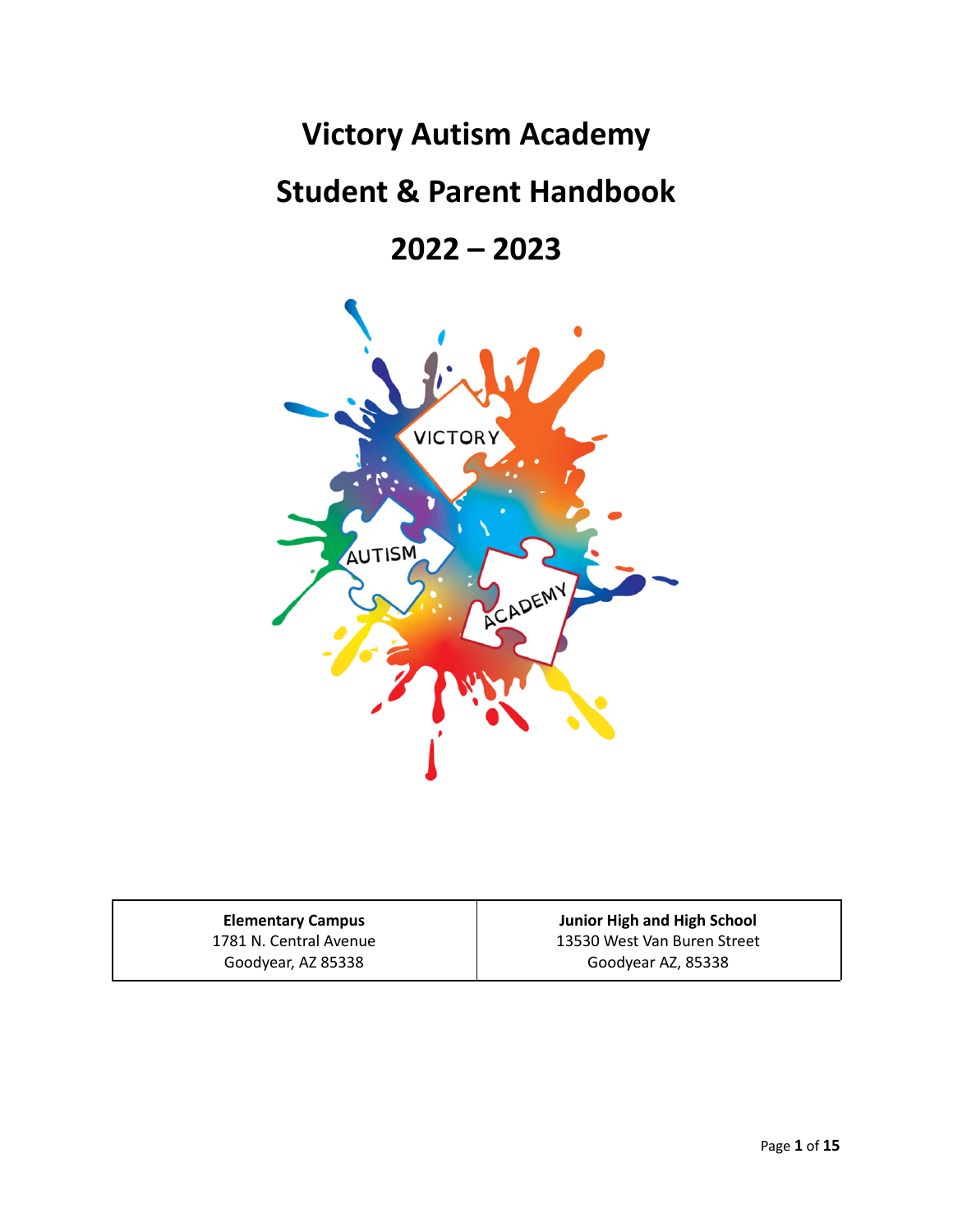

# **Mission Statement**

Provide students on the autism spectrum, a whole child education that will not only improve their quality of life but also prepare them for future success.

# **Vision**

To be courageous in everything we do.

# **Core Beliefs**

- **Enrich-** Our goal is to provide an educational setting with programs and tools to improve and enhance life skills for those on the Autism spectrum as well as their families. We aspire to make life more meaningful and rewarding.
- **Inspire-** We dedicate ourselves to being a positive and uplifting school that encourages, promotes, and celebrates success in all individuals. We believe each person on the autism spectrum has the opportunity to make a positive difference in this world.
- Empower- We strive to empower individuals on the autism spectrum to achieve their highest quality of life academically, emotionally, physically, and socially.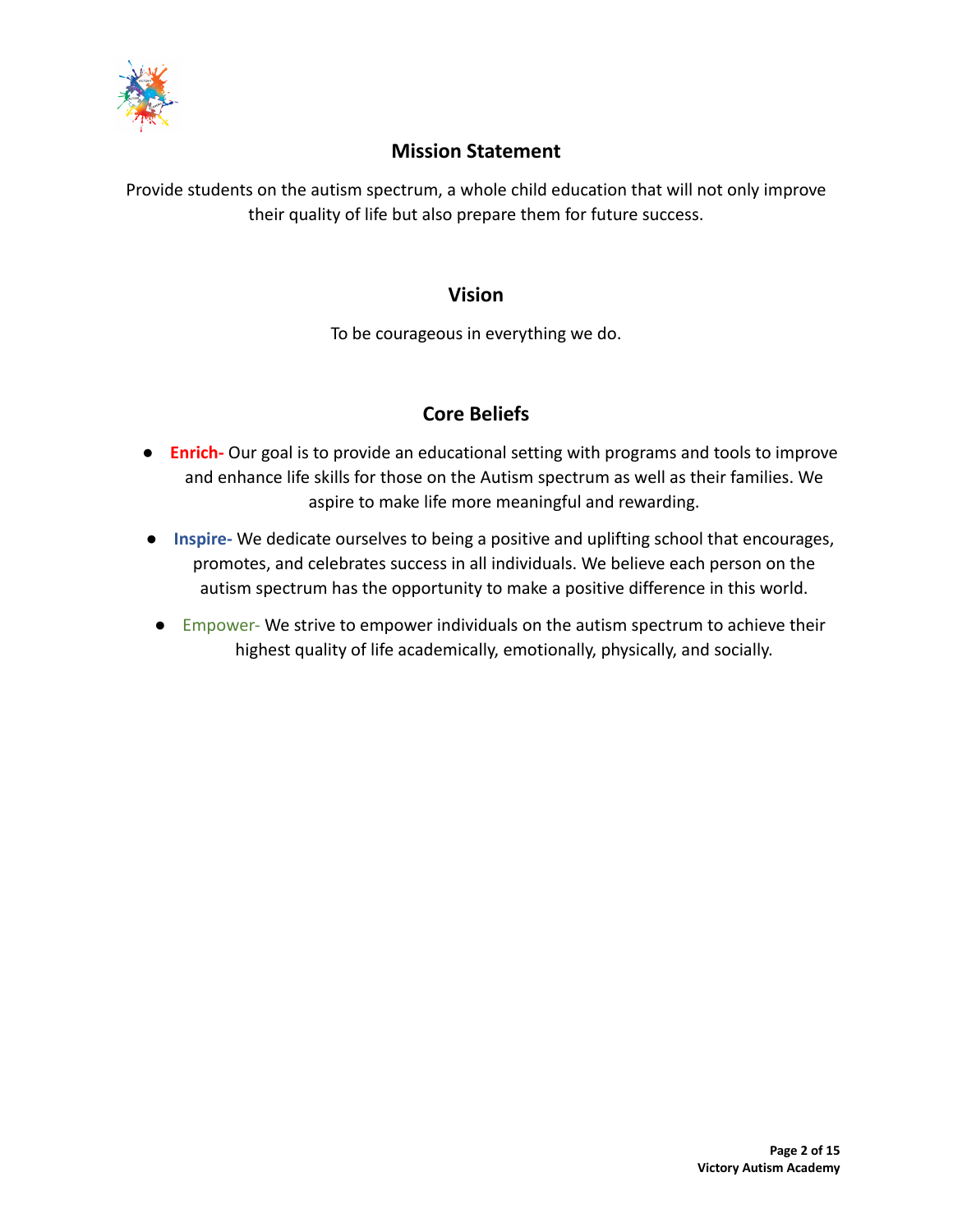

#### **Office School Hours**

| Monday - Friday | 8:00 a.m. - 4:00 p.m. |
|-----------------|-----------------------|
| Early Release   | 8:00 a.m. - 1:30 p.m. |

# **School Hours**

| Monday – Friday | $ 8:30$ a.m. - 3:00 p.m. |
|-----------------|--------------------------|
| Early Release   | 18:30 a.m. - 12:30 p.m.  |

# **Arrival and Dismissal**

In order to ensure the safety and security of all students, we have instituted strict arrival and dismissal procedures. Students may arrive at school between 8:10 a.m. and 8:30 a.m. Please call or email your child's teacher with any concerns about your child before school so that the drop off vehicle line can move quickly and smoothly. Staff members have been instructed to ask parents to follow this procedure to help alleviate traffic concerns.

Also, to prevent classroom disruptions, students will not be released for dismissal after 2:45 p.m. except on an emergency basis. This ensures that staff members have time to complete all academic lessons and proceed to staff posts to ensure that students can safely be dismissed to the traffic line. Please help us stay well-staffed and keep all students safe by not routinely picking up your child early from school.

We ask that parents be on time to pick up their child. As part of our continuing effort to keep students safe and ensure adequate staffing at all times, if you are more than 15 minutes late to pick up your *child after dismissal, your child will be sent to wait with the office staff.* The fees for this emergency service is \$25 for the first 15 minutes and \$50 for each additional 15 minutes after that. Office staff may call the Department of Child Safety if your child is routinely picked up late from school. Please note early release times on the school calendar and ensure you have a pick-up plan for your child on early release days. Thank you in advance for your understanding and support of our efforts to ensure all students' security.

# **Attendance**

Arizona law ARS § 15-803 requires students to attend school 90% of the time. Victory Autism Academy believes students need to be at school daily to maximize their learning opportunities. We strongly request that students and their parents make every effort possible to minimize the number of days they miss school. If a student is habitually absent or tardy, we will first work with the family to improve attendance. However, school policy requires that we notify the proper state authorities if no improvement is made and attendance continues to be an issue.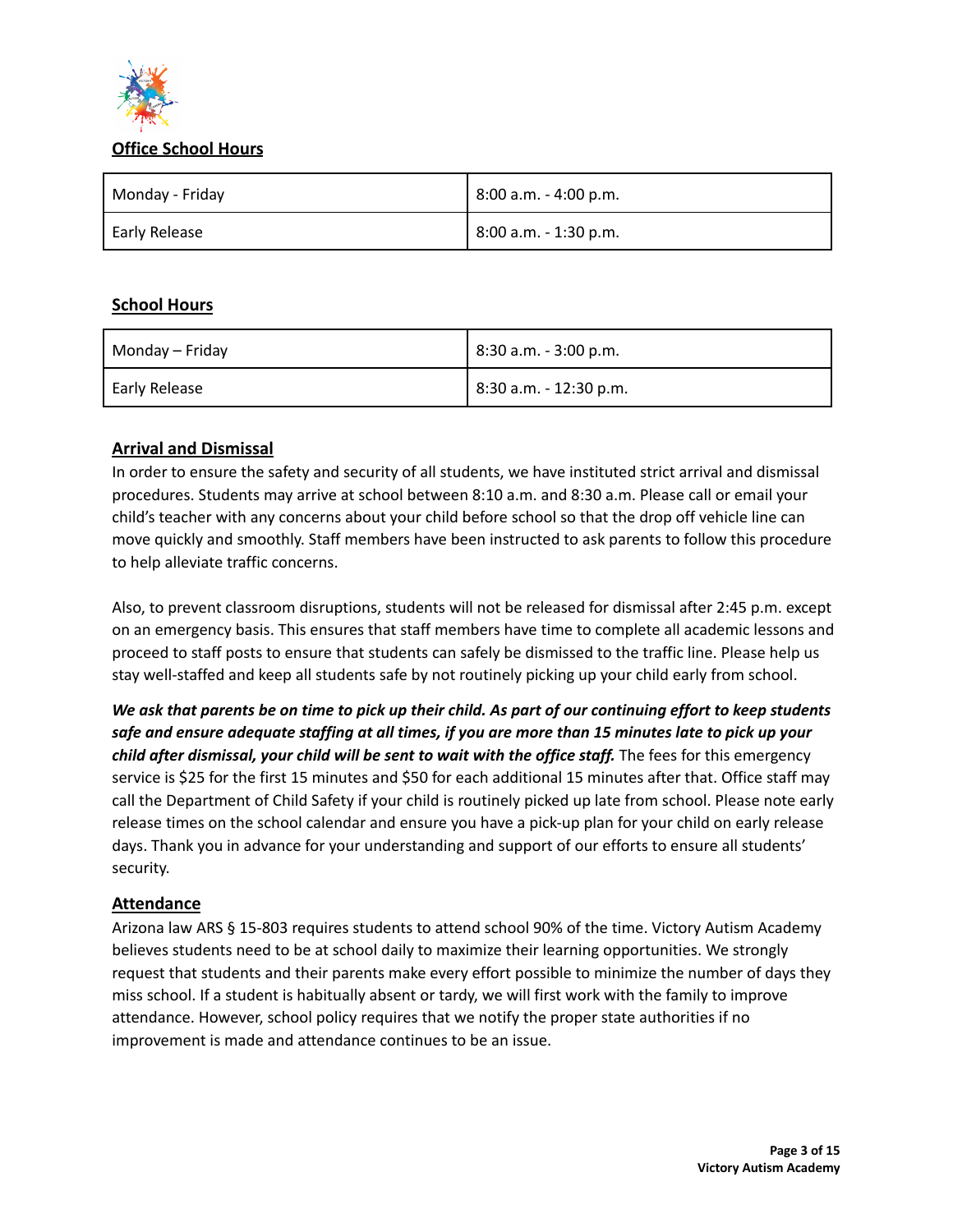

# **Excused Absences**

The following situations constitute an excused absence from school only if verified by a phone call, email, or signed note by the parent/guardian or a signed letter by a doctor:

- Personal illness
- Death of a family member
- Serious family emergencies
- Court summons
- School-approved activity
- Religious holiday
- Urgent medical appointments (Please note: If regular doctor, dentist, therapy, or other non-urgent appointments need to be made, the expectation is for every attempt to be made to schedule appointments after school, or on early dismissal or school holiday dates. Students will not be routinely excused for therapy appointments).

# **Unexcused Absences**

Unexcused absences reflect poorly on student achievement, so we strongly encourage students to minimize the number of unexcused absences that occur. The following are some examples of missed school days that will not be considered excused absences:

- Family Trips
- Non-school related activities (e.g. sporting events, celebrations)
- Routine, weekly therapy appointments

Any student who is absent from school without permission from the parent/guardian and/or without the knowledge and approval from Victory Autism Academy is considered truant and may be subject to disciplinary actions in school and/or by local authorities. If a parent/guardian fails to send their child to school, the child will be considered truant. Under Arizona State Law, Victory Autism Academy is required to report excessive truancy.

# **Tardiness**

Lateness to school and class is disruptive to instruction. School begins each day at 8:30 a.m. and students must be in their assigned classroom by this time. A student will be considered tardy to school if he/she arrives after the start time. Upon late arrival, the parent/guardian must sign the student in at the front office.

# **Illness Policy**

If your child appears to be ill in the morning before school, please have them remain home. In general, students will be sent home from school if they have a temperature of 100 degrees or more, experiencing vomiting, diarrhea, or have symptoms of a suspected contagious illness. If your child is sent home from school, please keep in mind that they may not return to school until they have maintained a 98.6 degree (normal) temperature for 24 hours without medication for fever reduction (such as Tylenol, Motrin, etc.). The student should have experienced no vomiting or diarrhea for 24 hours before returning to school. If parents, guardians, or emergency contacts are called to pick up a student due to an illness, it is expected that your child is picked up as requested within one (1) hour of notification.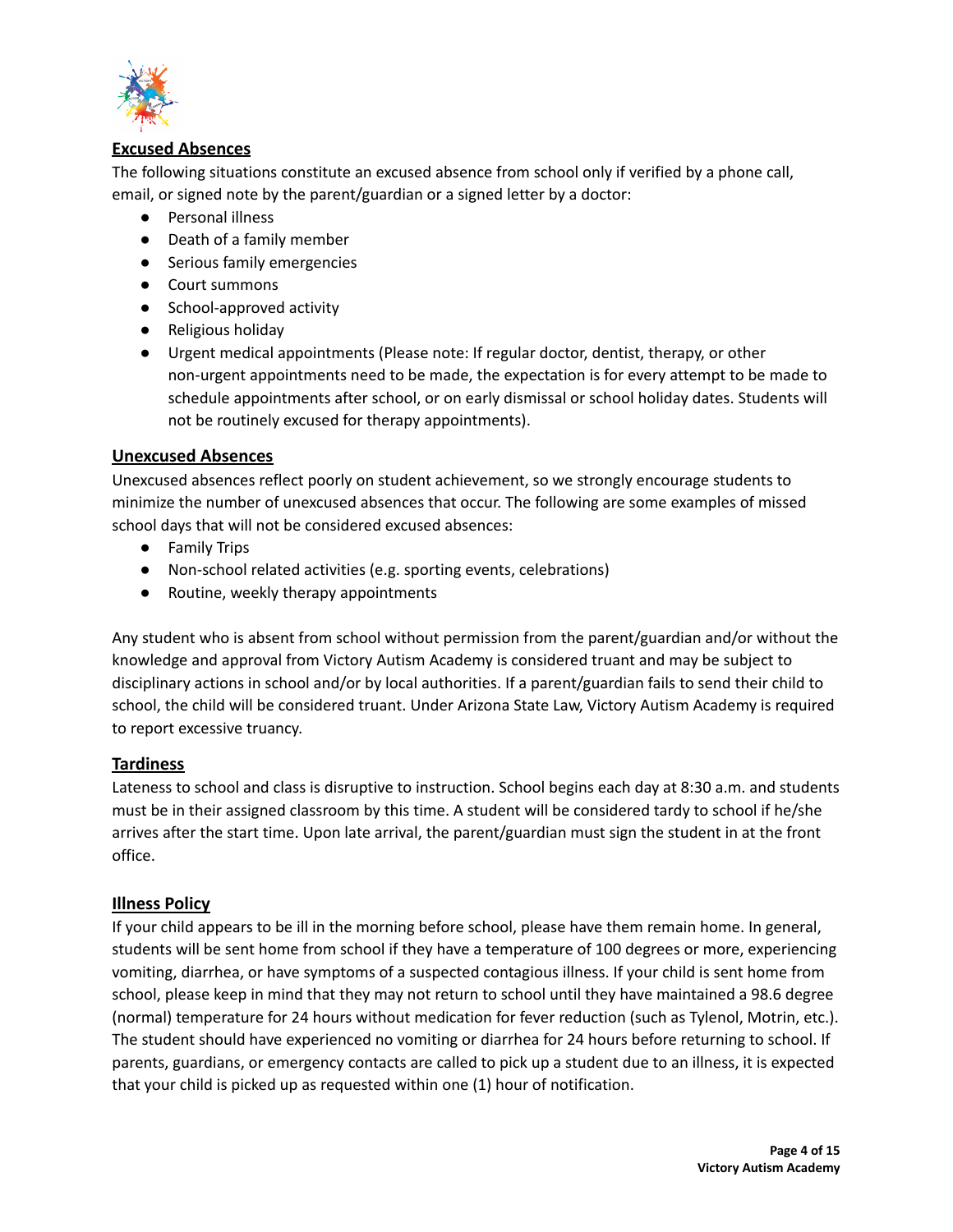

**Allergies**

Victory Autism Academy requires all students to have an updated Student Allergy List on file each year listing all diagnosed allergies. Families are encouraged to inform the front office of additional allergies if changes occur throughout the year to take extra precautions in specific classrooms and common areas. Victory Autism Academy reserves the right to request medical documentation to verify listed allergies.

# **Lice / Nit**

If a student is found with active, adult head lice, and nits, the parent/guardian will be contacted and the student will be sent home for treatment. The parent/guardian may be given information about head lice treatment and encouraged to begin treating the student and checking all family members immediately. The student will be checked upon return to school the next day and allowed to remain in school if no active head lice or nits are detected.

Upon the student's return to school, if it is determined that the student remains infected with head lice or nits, the school shall contact the student's parent/guardian to discuss treatment. When it is determined that one or more students in a class are infested with head lice or nits, the principal or designee will notify parents/guardians of students in that class and provide them with information about the detection and treatment of head lice and nits.

# **Medication at School**

Victory Autism Academy must have parent/guardian permission (a signed Request Giving Medication at School form) to administer medication to students. The medication must be delivered to the school by a parent/guardian in the original prescription bottle. Prescription medication will not be administered unless it is in a current dated prescription bottle. The staff will count the medication and keep a Medication Log to track all doses given. When refills are necessary, a classroom staff member will notify the parents/guardians. Because a change in medication can significantly affect a students' behavior at home and school, parents/guardians are required to notify the school if there is a change in medication, complete a new "Request for Giving Medication at School" form and provide the school with the original prescription bottle clearly labeled.

# **Identification for Picking up a Child**

All adults authorized to pick up your child must be listed on the emergency contact list. If someone who does not routinely pick up your child is picking them up after school, they must come into the office and show identification to pick up your child. If you have a new provider working with your child, please ensure that we have written update authorization allowing us to release your child. If someone is coming to pick your child up during the school day, please ask them to bring identification into the office to verify the correct name on the pickup list.

# **Visitor Procedures**

Parents, Guardians, DDD Case Managers, and other professionals working with a family are welcome to visit their students' classroom with prior permission. Due to the nature of the students being served at Victory Autism Academy, interruptions and distractions in the classroom must be kept to a minimum for all students in the room.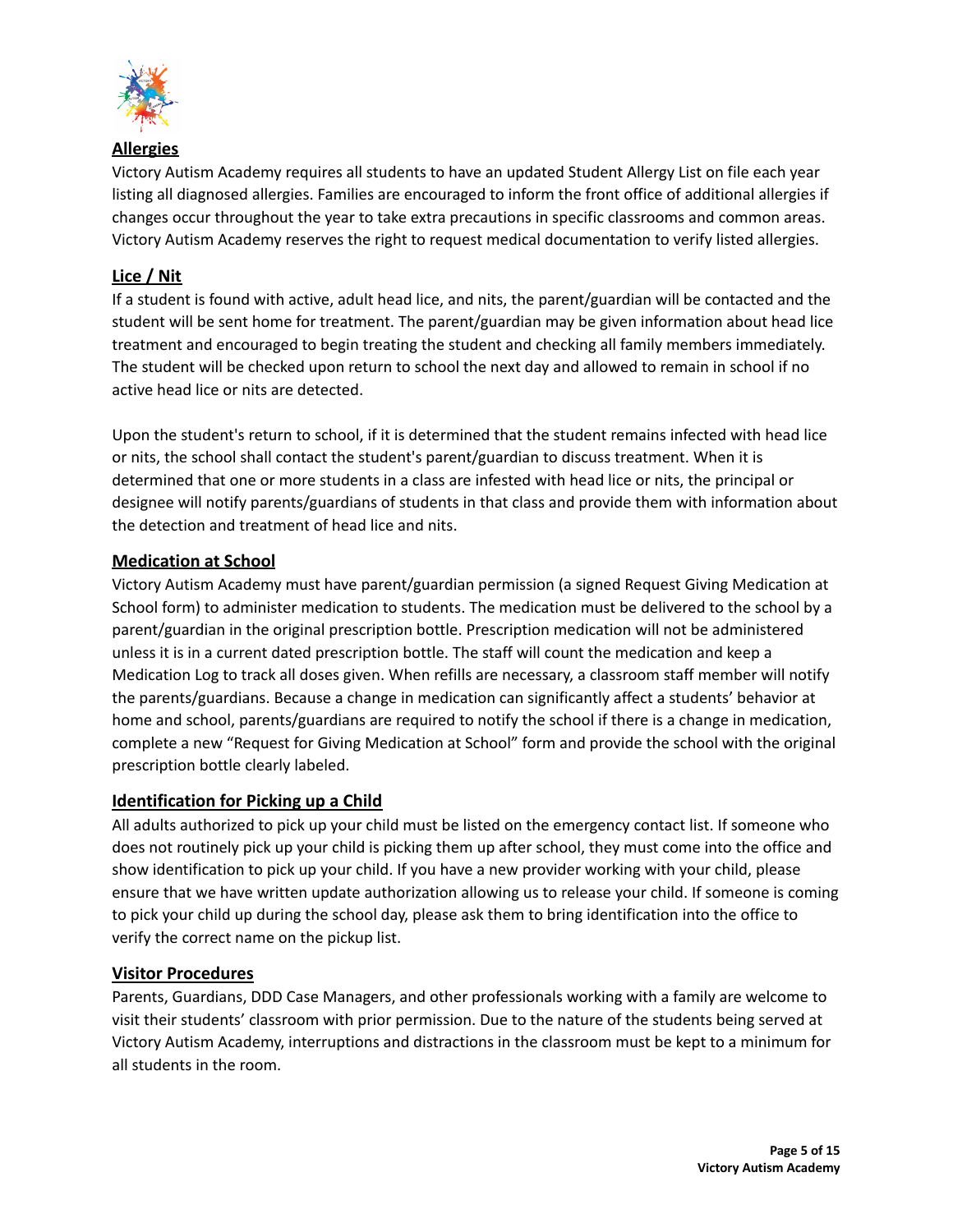

All visits must be pre-approved by a member of the administrative team and limited to a 20-minute visit, per appointment for special activities (Birthday celebrations, student presentations, Holiday Celebrations).

All visitors must report to the front office to sign in and receive a visitor name tag. Visitor identification and Release of Information Form will be requested at that time if a person other than the parent/guardian is observing. Visitors will also be asked to sign a Confidentiality Agreement. A Victory Autism Academy staff member will accompany the visitor to the classroom. All visitors must sign out at the front desk when leaving the school. For the safety of all students, there are no exceptions to this requirement.

Groups of visitors (more than two (2) people) may be asked to visit the classroom at separate times. Victory Autism Academy requests that siblings or small children are not brought along during scheduled visitations.

Teachers and therapists can not take time to discuss class events, procedures, or student matters with visitors. It is recommended that parents schedule a time before or after school to conference with staff if needed.

School administrators are authorized to refuse entry to the school to visitors who do not have a legitimate business or do not have proper signed documentation. Any unauthorized visitor or people engaging in unacceptable conduct will be asked to leave the school grounds

# **Conflict of Interest**

Victory Autism Academy Staff is not permitted to accept any position (e.g. babysitting, home therapy, habilitation, respite, etc.) outside of our organization with a current student. This is considered a conflict of interest to work with a current student outside of the school for any other organization or private funding. This is to protect all students' privacy and maintain the professional relationship between school personnel and families. This policy protects the employee from being placed in an uncomfortable situation and a possible ethical dilemma. It is imperative to ensure proper and appropriate boundaries for protecting the student, families, and staff members.

# **Custody**

The most recent custody documents are to be kept on file in the school office. This would be the latest dated court decree. It is the parent's responsibility to provide the latest and most recent court documents to the school. Otherwise, the school uses the most recently dated documents received to validate custody.

# **Order of Protection**

If there is an order of protection due to custody (or any other issues), the students' file is flagged in our student information system. Orders of Protection are typically only good for one year. When Orders of Protection expire, it is the custodial parent's responsibility to give a copy of the renewed Order of Protection to the school office.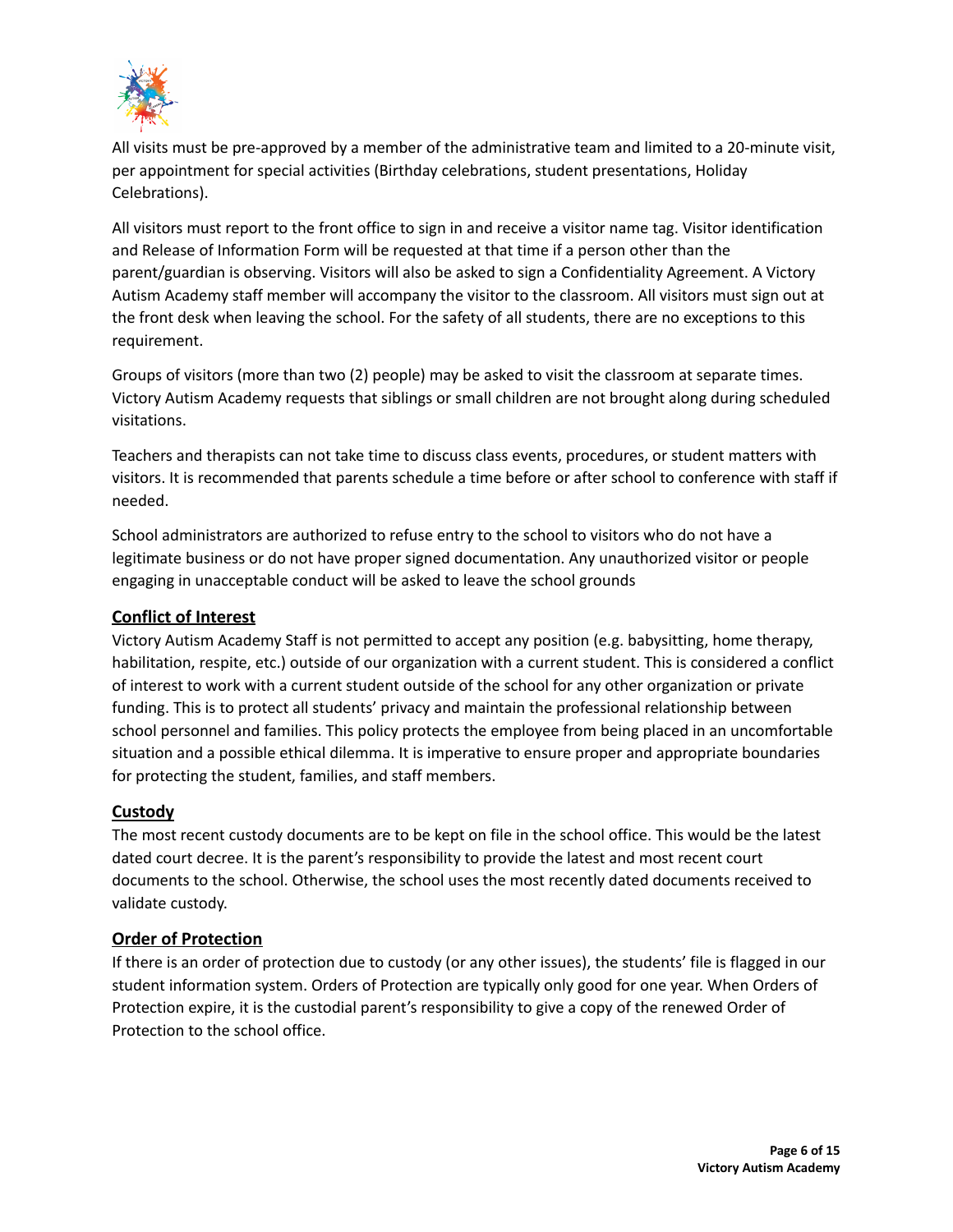

# **Guardianship**

Legal Guardianship and Temporary Legal Guardianship can only be established by Court Order. If a child does not reside with natural parents, the school will request "letters of guardianship," issued by a court, before enrolling a student.

# **Dress Code and Personal Appearance Policy**

Victory Autism Academy strives to ensure an optimal learning environment and a safe campus for all our students. A students' attire, personal appearance, and conduct can play a significant role in accomplishing this goal.

- No slip-on shoes (flip flops, backless sandals, etc.)
- Clothing cannot be revealing (no sagging, no mid-drift, etc.)
- No spaghetti straps straps must be 3 inches or wider
- No clothing with violent or inappropriate pictures
- No see-through clothing
- No holes, tears, or rips in clothing

# **Celebrations**

Birthdays are important social activities and a favorite part of childhood. We understand parents may want their child to share this moment with their friends at school. Many students have allergies and restrictive diets that may exclude the participation of some of the students. Please communicate with your child's teacher to receive permission if you wish to celebrate your child's birthday with a class party. Up to 20 minutes of class time can be allotted at the end of the school day. All agreed upon items should come into the school in their original store packages, indicating ingredients and nutritional information. Information regarding upcoming parties will be communicated to other parents in the class by the teacher.

\*Party invitations may not be passed out during class time but may be passed out in the parking lot, or at *the bus stop, etc.*

# **Behavior and Crisis Prevention Intervention (CPI)**

Victory Autism Academy staff strive for excellence in providing the highest quality educational programs for all students. We make every effort to provide a healthy, positive, and safe environment that promotes academics, life skills, social skills, and positive behavior. We use a variety of behavioral and Crisis Prevention Intervention (CPI) techniques to ensure that care, welfare, safety, and security for all students, and staff are a top priority.

Therapeutic holds will only be used as a last resort where we deem a child to be putting themselves or others in immediate physical danger. Therapeutic holds will not be used unless less restrictive interventions appear insufficient to mitigate the imminent danger of bodily harm to the student or others. A therapeutic hold is defined as a treatment technique where a person in crisis is contained by a group of trained personnel rather than mechanical or chemical restraint.

Therapeutic holds will not impede the student's ability to breathe and will not be out of proportion to the student's age or physical condition. Therapeutic holds will end when the student no longer is a physical danger to themselves or others. There must be at least two CPI- trained staff present in order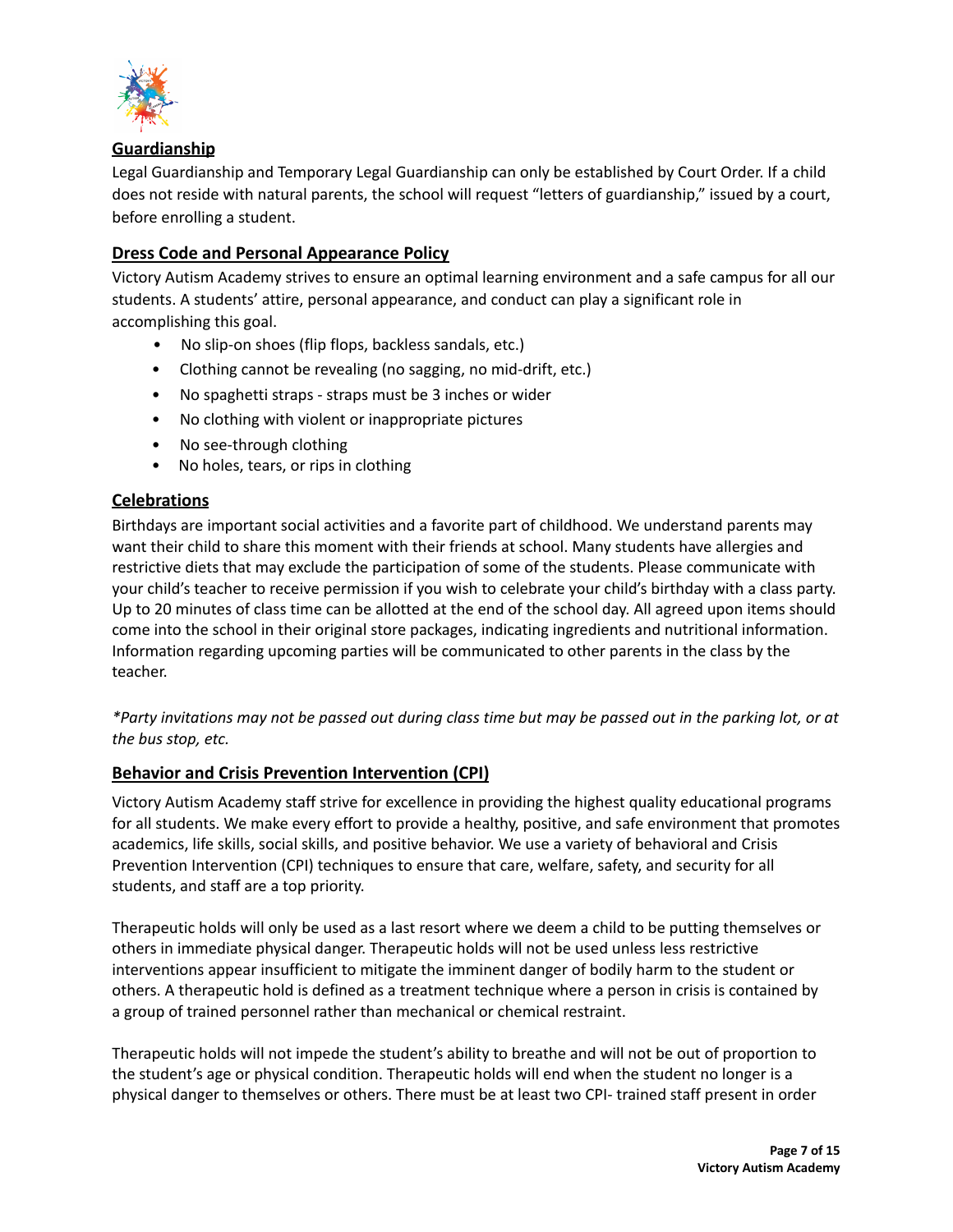

for any physical intervention to take place. If one staff member is completing the therapeutic hold, another staff member must be present to observe. If a two person therapeutic hold is being used, a third staff member must be present to observe. All staff members who were involved in the therapeutic hold must attend the debrief meeting.

Victory Autism Academy staff are trained in the use of therapeutic hold as well as de-escalation strategies. Interventions can be as subtle as a physical cue and as restrictive as a therapeutic hold. Victory Autism Academy staff are trained in therapeutic holds and are overseen by a Crisis Prevention Intervention trainer. Staff are fully trained each year and provided no less than two refreshers within the school year.

When a therapeutic hold occurs, the lead team member who responded will document the incident on a therapeutic report form and administration will check the student for any injury that may have occurred during the intervention. Parents will be informed that day via phone call. Parents may request a copy of the incident report at any time. All incidents are tracked so that staff can analyze any patterns related to the behaviors that lead to therapeutic hold. This documentation is used to develop different techniques to prevent negative behavior from occurring in the future, to determine whether a child may need extra support, and or to develop replacement behaviors that will be taught to the student.

# *It is, however, essential for parents to understand that if a student becomes physically aggressive or* self-injurious and requires a therapeutic hold for his / her protection or the protection of others, there is always a risk of injury to the student or the staff member. Victory Autism Academy is not responsible *for injuries due to the students' own behavior.*

Staff will address student behaviors throughout the school day. Victory Autism Academy will intervene as quickly as possible, taking advantage of learning opportunities that promote a positive behavior change. Parents will not be asked to administer a consequence at home for behavior at school. Likewise, Victory Autism Academy will not discipline a student at school for behavior at home. We encourage parents and teachers to collaborate on ways to promote consistent behavior in all social settings.

# **Academics and Grading**

Students are taught academics based on Arizona's College and Career Readiness Standards as well as IEP goals. Students will receive scores on their work completed at their level.

# **Curriculum**

Curriculum is based on grade-level state standards and IEP goals. Victory Autism Academy utilizes several resources to meet the individual needs of each student. Some of the curriculum used is Touch Math, Handwriting Without Tears, Teachtown (Social Skills /Encore /BE SAFE /Transitions to Adulthood), i-Ready, EngageNY, and Enginuity. In addition, we utilize technology to reinforce subject matter taught in the classroom during the day. Providing a structured learning model is critical for student success. Teachers incorporate principles of TEACCH and Applied Behavior Analysis to construct a classroom framework for successful learning.

# **Technology on Campus**

Students will be exposed to various forms of technology such as tablets, computers, and smartboards. All policies must be followed in order for students to continue the use of technology in the classroom.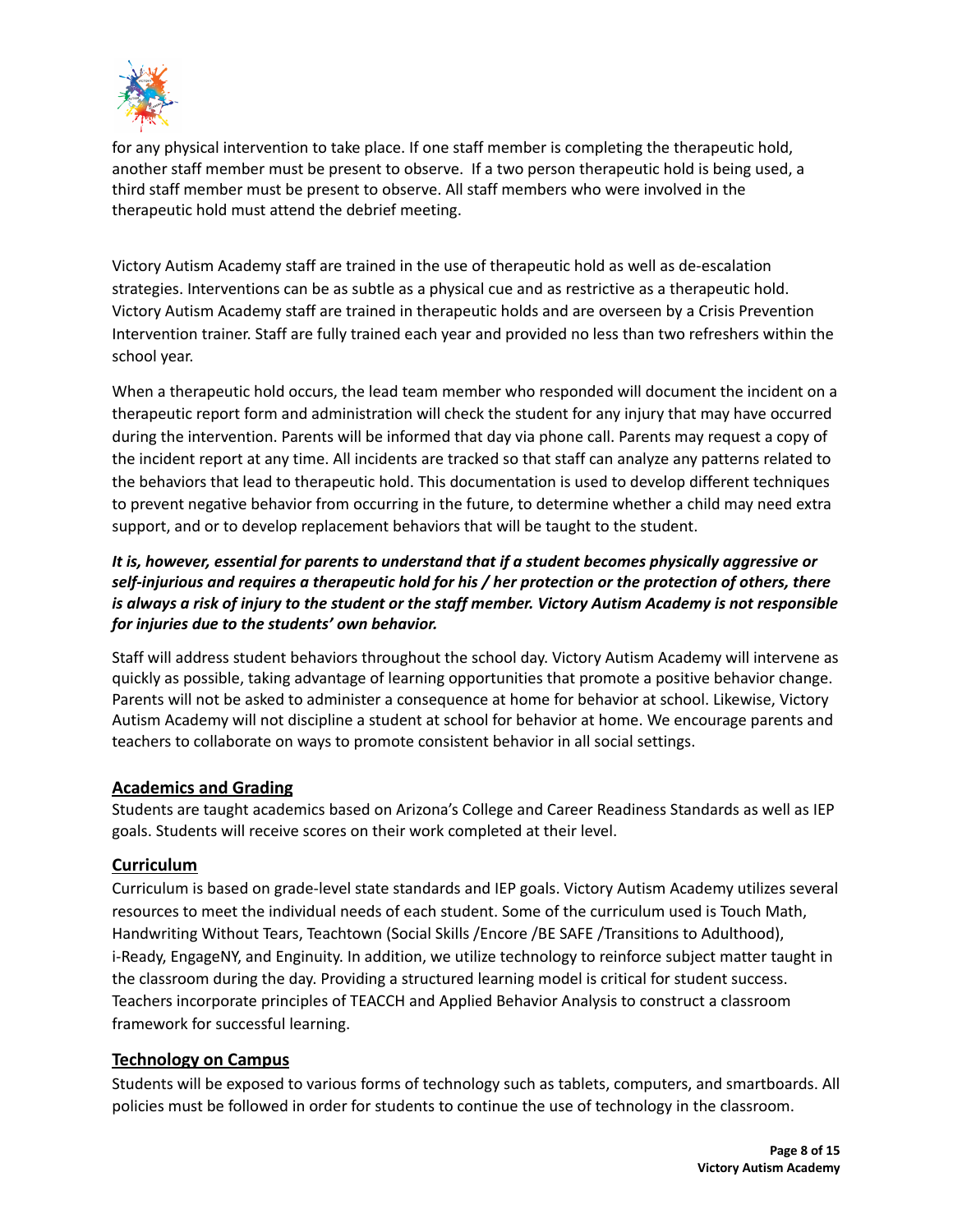

- Students who cause damage to technology equipment may incur restrictions, and parents may be held liable for replacement of equipment should damage to technology occur resulting in the purchase of a new device.
- Students must refrain from inappropriate or unauthorized searches on the internet (school is not held liable for student searches and results)
- Students will use technology for teacher approved sites and activities only
- Misconduct with technology can result in disciplinary action.

# **Community Outings**

On occasion, classes will participate in Community Learning. Students must have permission slips signed by a parent or legal guardian to attend the Community Learning opportunities. Students will be transported in properly insured school vehicles or, when the number of students exceeds the amount deemed safe to utilize school vehicles, a school bus will be rented to ensure the safety of the students on the outing.

Having students attend Community Learning opportunities provides students with an opportunity to practice their social skills in the community. For this reason, due to our large number of staff available to supervise students, parents/guardians are not invited as chaperones for outings. Parents will have access to photos and updates via ClassTag on days when their children are attending community outings.

# **Therapies Provided**

# **Speech Therapy**

Speech language therapy addresses challenges with language and communication. It can help children with autism improve their verbal, nonverbal, and social communication. The overall goal is to help the child communicate in more useful and functional ways.

Communication and speech-related challenges vary from child to child. Some individuals on the autism spectrum are not able to speak. Others love to talk but have difficulty holding a conversation or understanding body language and facial expressions when talking with others.

Examples of the skills that speech therapy may work on include:

- Strengthening the muscles in the mouth, jaw, and neck
- Making clearer speech sounds
- Understanding body language
- Responding to questions
- Matching a picture with its meaning
- Using a speech app on an iPad to produce the correct word
- Modulating tone of voice

# **Occupational Therapy**

Occupational therapy (OT) helps children work on cognitive, physical, social, and motor skills. The goal is to improve everyday skills, which allow children to become more independent and participate in a wide range of activities. For children with autism, OT often focuses on play skills, learning strategies, and self-care. OT strategies can also help to manage sensory issues. These are some of the skills occupational therapy may foster: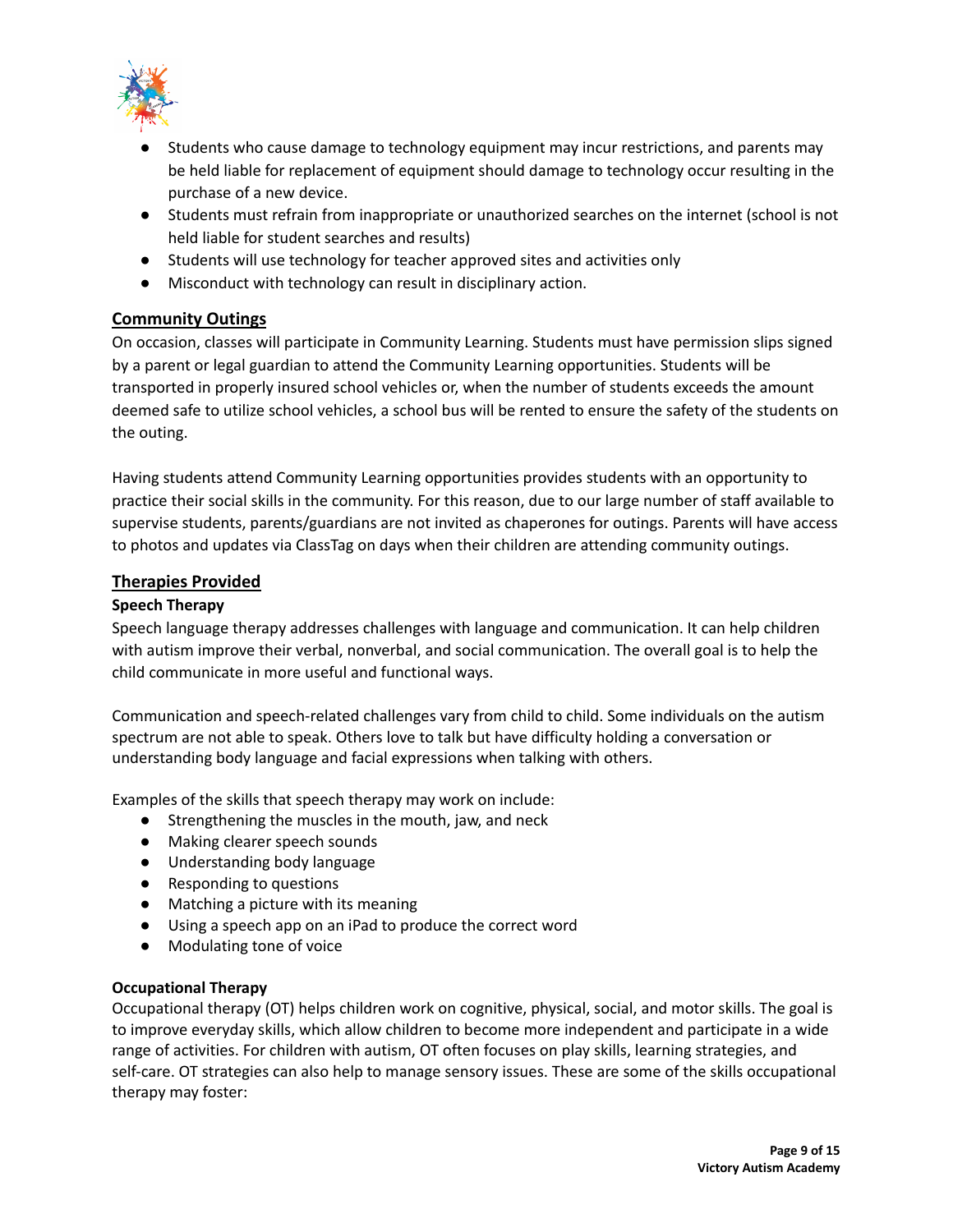

- **Daily living skills, such as toilet training, dressing, brushing teeth, and other grooming skills**
- Fine motor skills required for holding objects while handwriting or cutting with scissors
- Gross motor skills used for walking, climbing stairs, or riding a bike
- Sitting, posture, or perceptual skills, such as telling the differences between colors, shapes, and sizes
- Awareness of his or her body and its relation to others
- Visual skills for reading and writing
- Play, coping, self-help, problem-solving, communication, and social skills

By working on these skills during occupational therapy, a child with autism may be able to

- Develop peer and adult relationships
- Learn how to focus on tasks
- Learn how to delay gratification
- Express feelings in more appropriate ways
- Engage in play with peers
- Learn how to self-regulate

# **Animal Therapy**

There are several reasons that animals may be valuable as an intervention tool for some children with autism spectrum disorders:

- Animals have a unique way to help focus an individual's attention. One study states that children with autism look at the faces of dogs longer than they do at the faces of humans. Therefore, having animals present may keep a child with autism attentive throughout the intervention.
- Children tend to engage socially when animals are present, which is why the animal may act as an 'ice breaker' for children with autism who face social challenges in their daily lives. In addition, several studies indicate that children with autism smile and interact socially more frequently when animals are present.
- Children with autism are at higher risk for becoming the victims of a bully. Furthermore, these children are more likely to experience stress, in general. Both of these issues are of the greatest concern during his or her years in school. However, the nonjudgmental companionship offered through animal-assisted intervention can provide these children with stress relief and eliminate the feeling of loneliness that many of these children experience.

#### **Music Therapy**

One of the reasons that music has quickly become a tool used in autism therapy is to stimulate both hemispheres of our brain, rather than just one. This means that a therapist can use a song or instrument to support cognitive activity to build self-awareness and improve relationships with others. Music encourages communicative behavior and can encourage interaction with others, which is something that children with autism have great difficulty with. If we look closely at how a band works, it is evident that the instruments must all interact with one another, but the player only needs to interact with the instrument at first. For children dealing with autism, interacting with others can be difficult, but through introducing an instrument to their therapy, they may bond first with the object and then open up to others interacting with their instruments as well.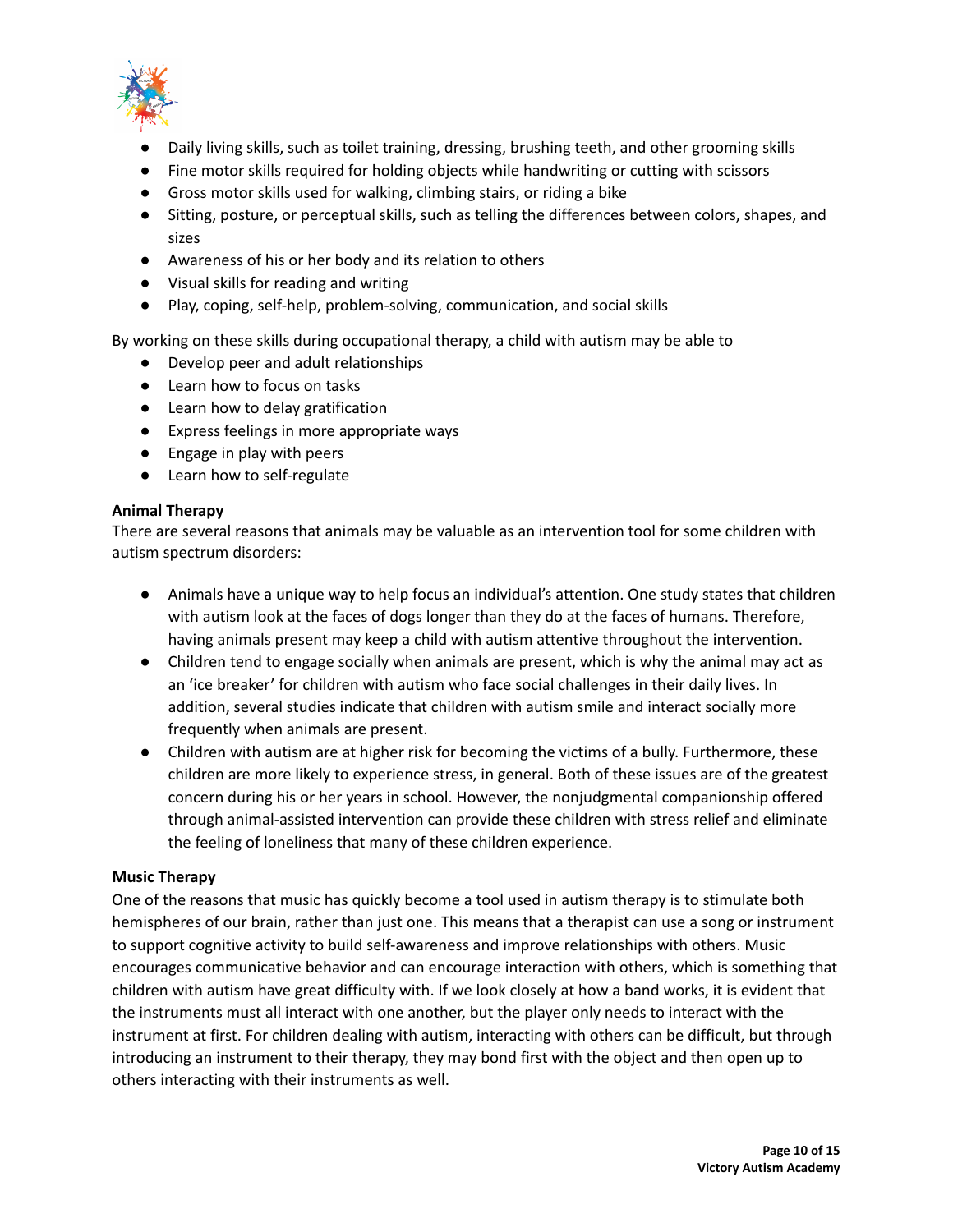

Our interpretation of music, both in lyrics and sound, can significantly help teach us to communicate. For children with autism, this could mean learning a new word from a song, or a better understanding of how to act in a social situation based on the messages that a song is expressing. We know that autism can create barriers for children in social settings, but small groups of children listening to music together may feel confident and comfortable enough to comment or sing along with others.

#### **Art Therapy**

Art therapy is the purposeful use of visual arts materials to promote mental and emotional growth. Children with autism are often highly visual thinkers, so expressing feelings and ideas through images may be very natural for some children.

One of the most common goals of art therapy is to increase tolerance for unpleasant stimuli while channeling self-stimulating behavior into creative play. Since art is naturally enjoyable for almost all children, it can encourage children with autism to tolerate materials with texture or smells they would otherwise avoid. When working on a paper- mache craft project, for example, a child might find that he or she is able to cope with handling simple strips of paper. The goal is for children to eventually become desensitized to sensations until they become bearable in daily life.

Since children with autism may struggle with understanding other people's perspectives, art can facilitate forming connections with peers since it offers a concrete way to see another person's point of view. Additionally, compulsive behaviors can be channeled into self-expression and enjoyment.

#### **Exercise Therapy**

Exercise offers many benefits that traditional autism therapies do — plus a few they do not. Aside from boosting motor skills, movement-based therapy may improve social communication, attention, behavioral issues, and academic performance.

Exercises ranging from yoga and creative dance to robotics can all be beneficial. In recent studies, they seem to improve social interactions, motor skills, and communication. There is a lot of value for addressing behavioral problems and attentional issues in children with autism using exercise.

#### **IEP Meetings**

- $\bullet$  IEP meetings will be scheduled  $2 3$  weeks before the required annual review date.
- Parents will receive a Draft IEP 5 days in advance for review.
- Parents are asked to email the teacher with any input after reviewing the Draft IEP so the teacher can add those comments to the IEP.
- A draft will be reviewed at the meeting, and any changes discussed will be made during the meeting.
- A final copy will be emailed out within 10 days after the meeting.
- Parents can always request an IEP meeting at any time.
- Parents will always be offered a copy of their procedural safeguards at the meeting.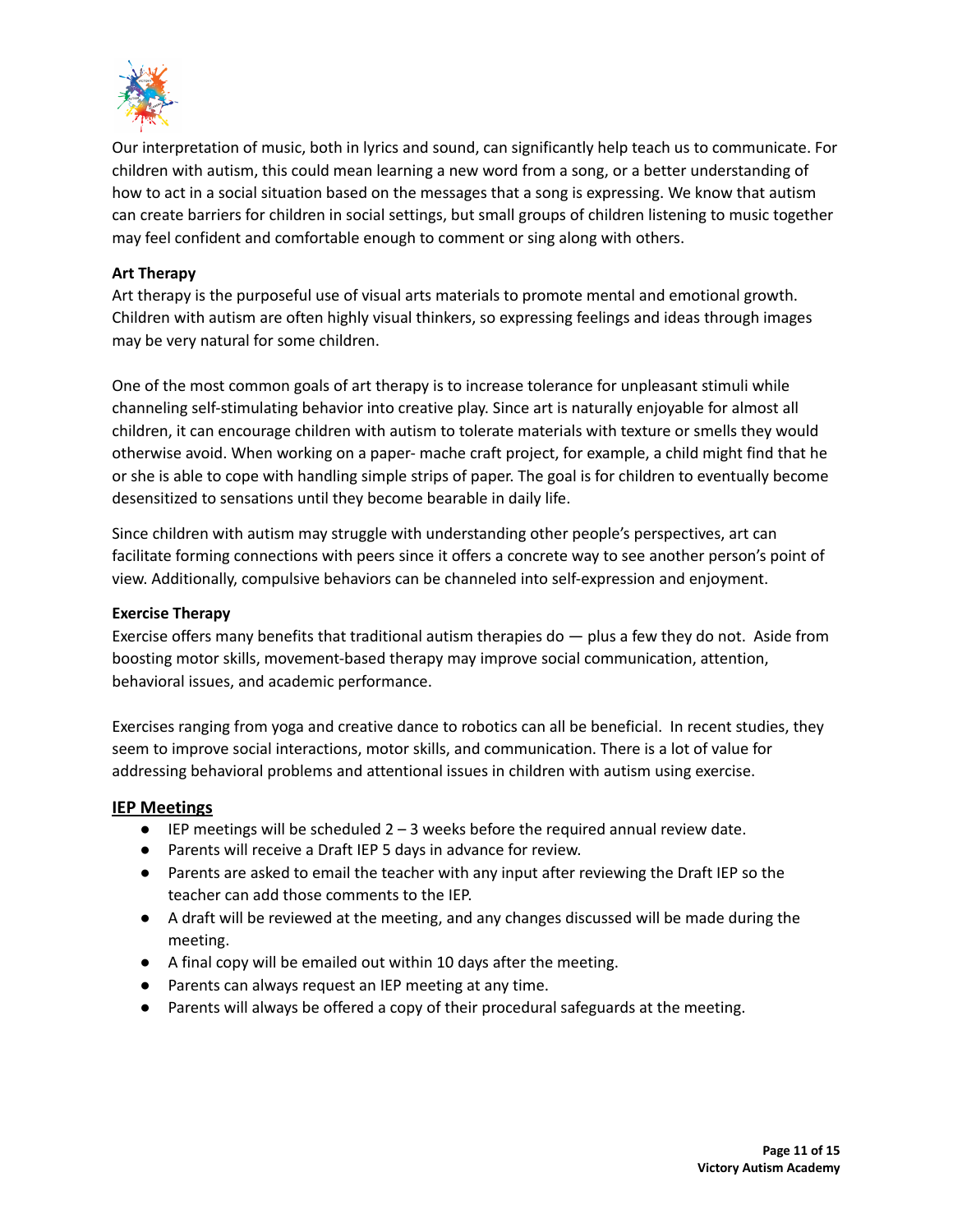

#### **MET Meetings**

MET meetings need to be completed every three years. The school district your child resides in is responsible for completing the MET. IF your child's MET is due, contact the district of residence and request a MET meeting. Victory Autism Academy can assist parents/guardians with this process.

#### **Personal Items at School**

Non-essential items such as cell phones, laptops, iPads, tablets, iPods, cameras, or any internet item accessible should not be brought to school. If a student has an extenuating circumstance and obtains prior teacher permission to bring an item to school, they must give the item(s) to their teacher to be locked up during the school day.

Victory Autism Academy is not responsible for money or personal items that are lost, stolen, or damaged. Victory Autism Academy will not assume reasonability for the loss of, or damage to, personal property stored, installed, or used on school premises. Please label all clothing or personal items such as jackets, coats, backpacks, and lunch boxes with your child's name.

# **Before and After School Program**

Victory Autism Academy provides quality before and after school care for students. This engaging and secure environment develops independence, self-esteem, creativity, and individuality with outside playtime, snacks, craft activities, art projects, social skills, and games. This program is available to all students attending Victory Autism Academy. The program is only available on days that school is in session. To accurately plan for attendance and have the appropriate number of staff members available, we ask parents/guardians to designate what days of the week and times they will be using the program. Parents/guardians will be billed for the days they indicate their child will be present, whether or not they attend. If your needs change, please notify Victory Autism Academy as soon as possible. If your child will be attending our after school program, please provide them with a snack to eat after school.

# *Hours of operation*

Before Care- 7:00 am – 8:15 am

After Care- 3:00 pm – 5:00 pm

Early Release- 12:30 pm – 5:00 pm

#### *Cost*

Before Care is \$10 per day regardless of drop off time

After Care is \$12 per day regardless of pick up time

Early Release is \$30 per day regardless of pick up time

#### **School Lunch Program**

Victory Autism Academy does not have a school lunch program. Parents must provide lunches, drinks, and snacks for their children. We recommend sending food with an ice pack as we do not have refrigerators that can hold all student lunches. We do have microwaves to heat lunches if you send something that needs to be heated up.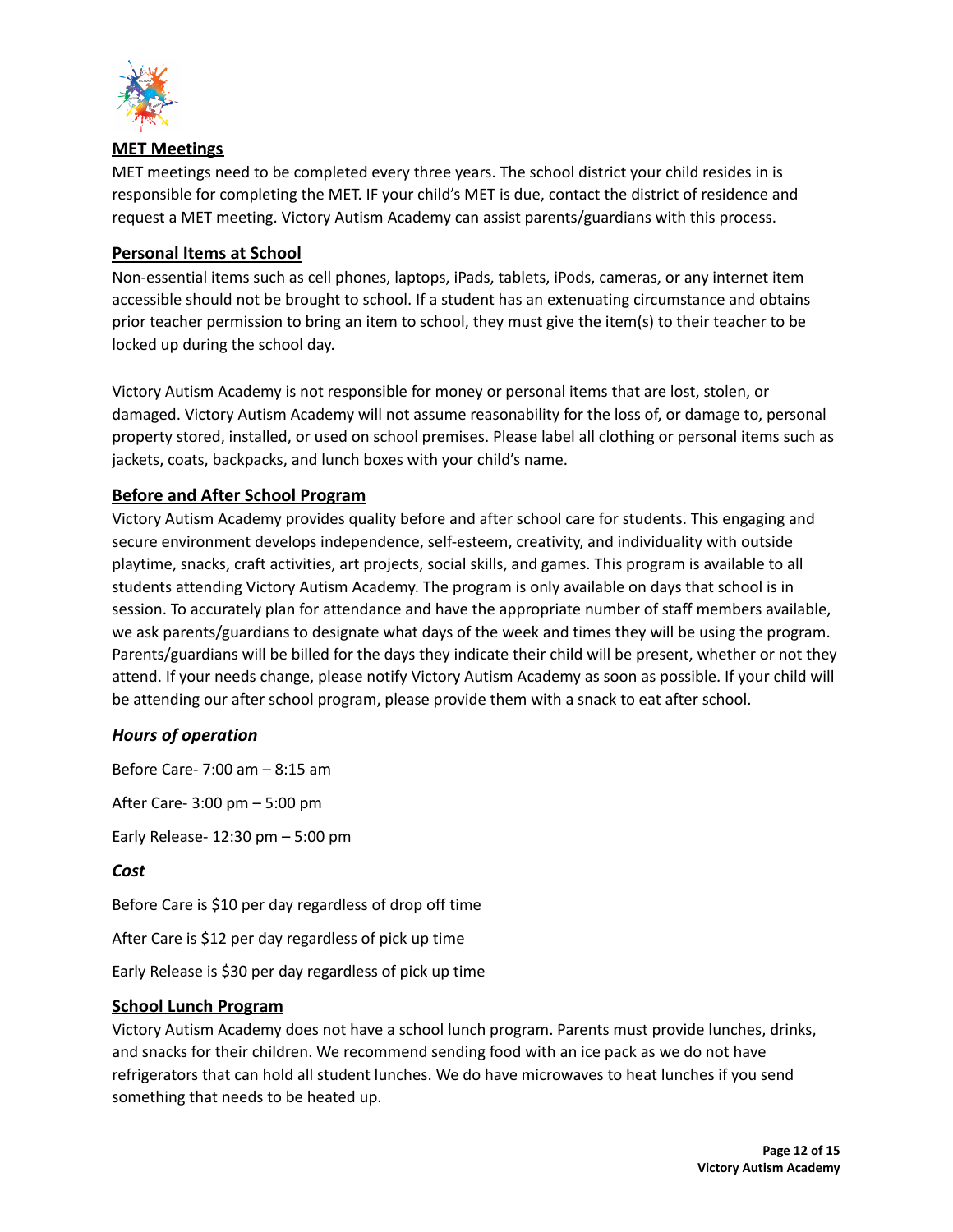

# **Transportation**

For transportation, payments are due on the 1<sup>st</sup> of each month. By the 3<sup>rd</sup> of the month, if the transportation fee has not been paid, parents will be responsible for transporting their child to and from school.

If your child requires a booster or car seat, you must provide us with a spare booster or car seat to keep at school. Failure to do this will result in our inability to transport your child.

#### *Transportation Options:*

**Option 1:** You may transport your child to and from school.

**Option 2**: The transportation fee is waived if the parent/guardian agrees to meet at the designated spot set by Victory Autism Academy.

**Option 3**: A transportation fee of \$75 /one way or \$150 two ways per month/per family for house pick up and drop off. **House pick ups must be within a 5 mile radius of Victory Autism Academy.** If you reside outside of the 5 mile radius you will need to access a pickup location.

#### **Transportation Disclaimer**

For the safety of all who ride the van, students who exhibit behaviors (aggression towards staff or peers) or who are using profanity may not be allowed to enter the van. At these times parents will be required to transport their student to or from the school without questions. Should these behaviors occur regularly students may be removed from the transportation roster permanently.

#### **Tuition**

Tuition does not include: Field trip costs, before/after school care, clubs, and activity fees, and other school events.

Kindergarten Half Day: \$15,000

Kindergarten Full Day - 12th Grade: \$30,000

#### **A 2.5% ClassWallet service fee is charged for each quarter payment made.**

Tuition must be paid on its due date. Any student payment not received within our 7 day grace period *is subject to disenrollment and/or a late fee of \$50.00 per day past the due date.*

#### **Mid Quarter Enrollment**

If a student enrolls between 1 and 22 days of the school quarter, payment for half of the quarter is required. If a student enrolls with 22 days or more of the school quarter left, payment for the full quarter is required.

**\*** No tuition will be reimbursed once payment is made.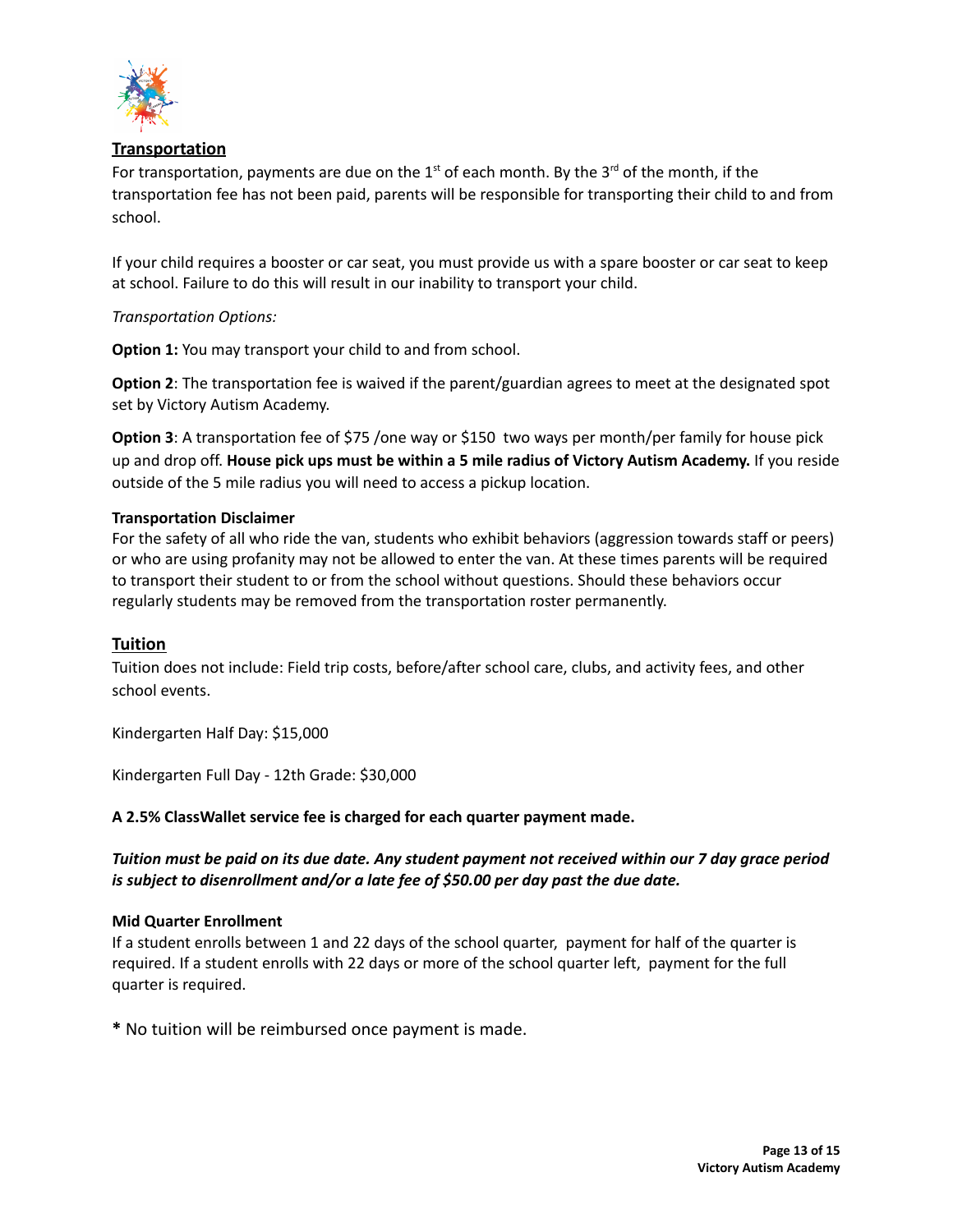

#### **Scholarships**

There are a variety of scholarships available in Arizona, and because of this, most of our students are able to attend Victory Autism Academy with little or no out of pocket cost.

#### **Empowerment Scholarship Accounts (ESA)**

The Empowerment Scholarship Account (ESA) program is an account administered by The Arizona Department of Education that is funded by state tax dollars to provide educational options for qualified Arizona students. By opting out of the public school system, parents seek a range of alternative educational services, such as private school or home-based education. The ESA amount depends primarily on the child's disability, as listed in the child's Arizona public school IEP or MET report. Please follow the following link for more information regarding the ESA Scholarship: <https://www.azed.gov/esa/>

| Quarter        | <b>Quarter Period</b>       | <b>Funding Dates</b>        |
|----------------|-----------------------------|-----------------------------|
| Q1             | July 1st - September 30th   | July 1st - September 30th   |
| Q <sub>2</sub> | October 1st - December 31st | October 1st - December 31st |
| Q <sub>3</sub> | January 1st - March 31st    | January 1st - March 31st    |
| Q4             | April 1st - June 30th       | April 1st - June 30th       |

*Victory Autism Academy will email an invoice out 7-10 days before each quarter payment is due.*

#### **Student Tuition Organizations**

Student Tuition Organizations receive a tax credit donation from individuals and corporations for the purpose of granting scholarships to eligible students for private school tuition costs. STOs award scholarships under four different programs: The Original, The Switcher/ Overflow Tax Credit, The Disabled/ Displaced, and The Low Income Corporate. A student may receive a scholarship from more than one STO.

#### **Private Placement**

Families pay tuition costs out of pocket.

# **Summer Camp**

During Victory Autism Academy's summer program, students will be involved in theme based academic lessons, social skill development activities, community learning, and many other exciting experiences to help prepare them for the following school year.